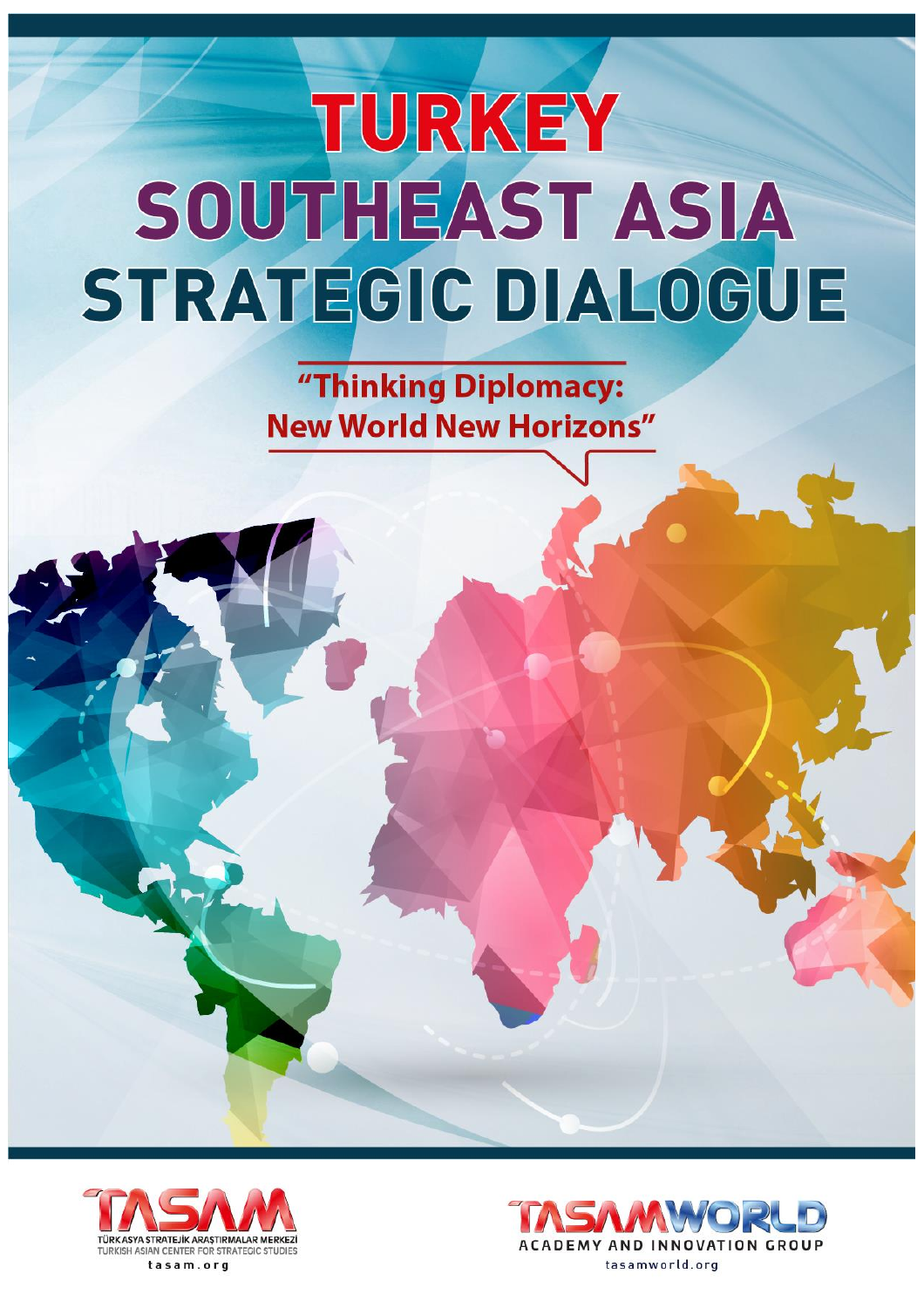

## **VISION DOCUMENT** (DRAFT)

## **TURKEY - SOUTHEAST ASIA STRATEGIC DIALOGUE**

## **"Thinking Diplomacy: New World New Horizons"**

### **( Turkey - Southeast Asian Countries )**

When we look at the main trends in the world, global competition in the age of new economy based on "information and knowledge-based products" following "soil and machinery" is developing through "micro-nationalism", "integration" and "unpredictability''. Challenges that determine the new nature of life and state; such as " crisis in resource and sharing ", unsustainability of production-consumptiongrowth formula, purge of the middle class with Chinese leverage, energy, water, and food insecurity, transition to the 4<sup>th</sup> dimension, liquidation of human resources in the workforce, transition from hard power to soft and smart power on the basis of the very changing state nature and anticipation management, can be formed as the basic references.

Within all these fundamental parameters, the transformations in technology are prone to change the whole human life and nature by developing with artificial intelligence, virtual/enhanced reality and mobility centered. It is obvious that the concepts of "Industry 4.0" and "Society 5.0" are important topics for managing the transformation of the world within the dimensions of industry and society. Another contributive factor is the turbulence that China creates as it begins to become intensively dominant on the world stage day to day. The New Silk Road project, "One Belt and One Road Initiative"; is shaped as a global integration project involving more than hundred countries, both on land and at sea, permanently changing the distribution of economic shares. In countries with no middle class, authoritarian regimes or chaos stands as two options in the fore-seeable future. How to make the division of labor in terms of regional and global security and how to share the costs is also a point of discussion in the coming period.

The development of new alliances on security can be read from the risks and the initiatives undertaken by dominant countries. The quality of the concepts of property and power, and the business model change historically. The future of the EU with the "Failure in Success" syndrome will be determined by the results of the polarization which revived in the West after the Brexit. Along with all these developments, "Ecosystem of safety" changes with the law. The "Security - Democracy" dilemma will be experienced much more after that. Because, for the democracy, it is difficult to survive in countries where the middle class is melting and security leans to a sophisticated ground. The question "Will security bring us authoritarian regimes" needs to be discussed further.

Turkey distinguishes itself with an 84-million inhabitants, growing economy and geo-strategic status in the center of Afro-Eurasia. Turkey's historical, political and cultural ties between Europe, Black Sea, Caucasus, Asia, Middle East and African countries, rising activity in the international arena, especially in the United Nations, being an important member of organizations such as NATO, OSCE and CICA and with active foreign policy, it has become an increasingly important actor on the global platform. "Safety Regulator" between East and West, Turkey's preferences will create game-changing effects.



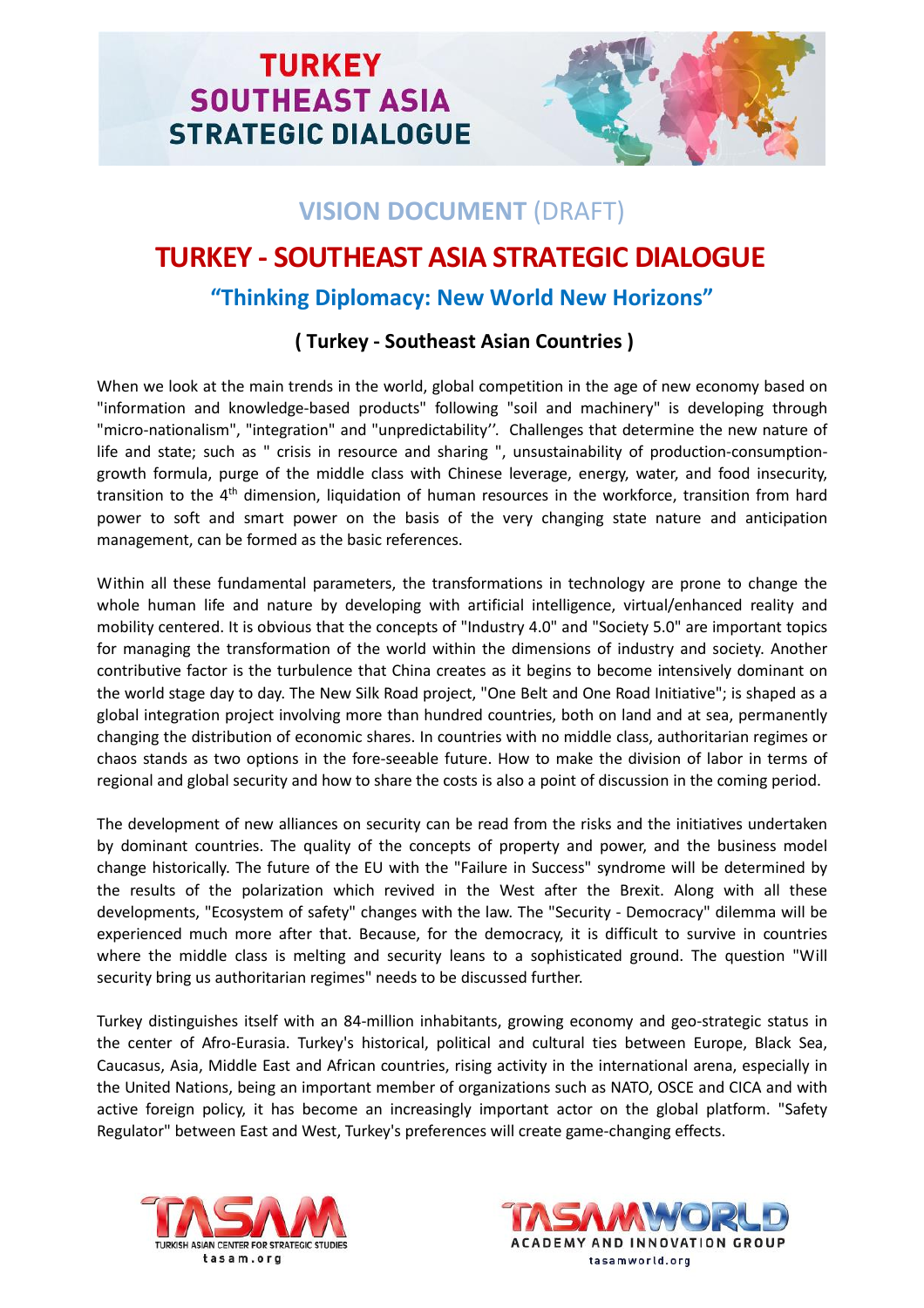

Southeast Asia, composed of Indonesia, Thailand, Vietnam, Singapore, Malaysia, Philippines, Myanmar (Burma), Cambodia, Laos, East Timor and Brunei, is a strategic region connecting the Indian Ocean to the Pacific.. Southeast Asia's GDP per capita is 4,685 dollars (2020). The region, which has a share of 3% in terms of area and 8.5% in terms of population, also draws attention with its large contributions in different socio-cultural areas. Southeast Asia draws the attention of the whole world through its strategic position; dynamic and educated human resources; industrialization and technological progress; growing and developing economy; prestigious position possessed in international organizations such as the UN, OIC, Association of Southeast Asian Nations (ASEAN), the Non-aligned Movement, the APEC, the Commonwealth of Independent States, and the D8.

Due to historical ties, friendly relations have always been existing between Turkey and the Southeast Asian region, especially Malay world. The political and cultural relations between Turkey and the Region dates back to 12<sup>th</sup> century. Despite their geographical distances, these two regions have established close links in the political, cultural, and educational field. Political relations between Turkey and Southeast Asian countries progress on a lucrative and affirmative basis in bilateral and multilateral platforms. The main export items are defense industrial products, carpets and floorings, machinery and transport vehicles, tobacco and food products. The main products imported by Turkey are as follows; animal fats and vegetable oils, electronic products, machinery and transportation vehicles, textile and ready-made clothing products. However, despite the proximity of bilateral political relations, the Democratic administrations where liberal economic policies are adopted and market economies embraced by both sides, and the deep sympathy going on among people, the economic relations are far behind the expectations. It can be argued that the main reason for the relative superficiality in the relations is lack of dialogue.

Besides, there are no significant investments actualized by Turkey so far in the region. The region's investment in Turkey is extremely limited. The potential for cooperation between the two countries, especially technology sharing, halal food, Islamic banking, tourism, health, textile, and joint investment in third countries, needs to be put into practice as soon as possible. Turkey to Southeast Asian countries; a gateway to the Balkans and Europe, and a good economic partner in the Middle East and Central Asia.

Southeast Asian Countries to Turkey; a partner in which mutual relations need to be strengthened in political, economic, cultural and security-related areas. Turkey attaches great importance to cooperation in Southeast Asian countries in improving its relations with Asian countries. Turkey signed the Treaty of Friendship and Cooperation with ASEAN, attaches great importance to this organization. This is because Turkey believes its capability in improving relations to a greater level in a variety of fields ranging from international trade to security co-operation and to develop relations with other international organizations in the Region and to have access to full membership. In the 50th ASEAN Foreign Ministers Meeting held in 2017, it has been decided to establish Sectoral Dialogue Partnership (SDP) between ASEAN and Turkey.

The competition between the intra-regional countries with China, the growing influence of the US and Western countries in Southeast Asia, has increased the geopolitical importance of the region. Another important point is that South Asia has great importance for the commercial, cultural and development potential of Central Asia, Middle East, East and Far East Asia.



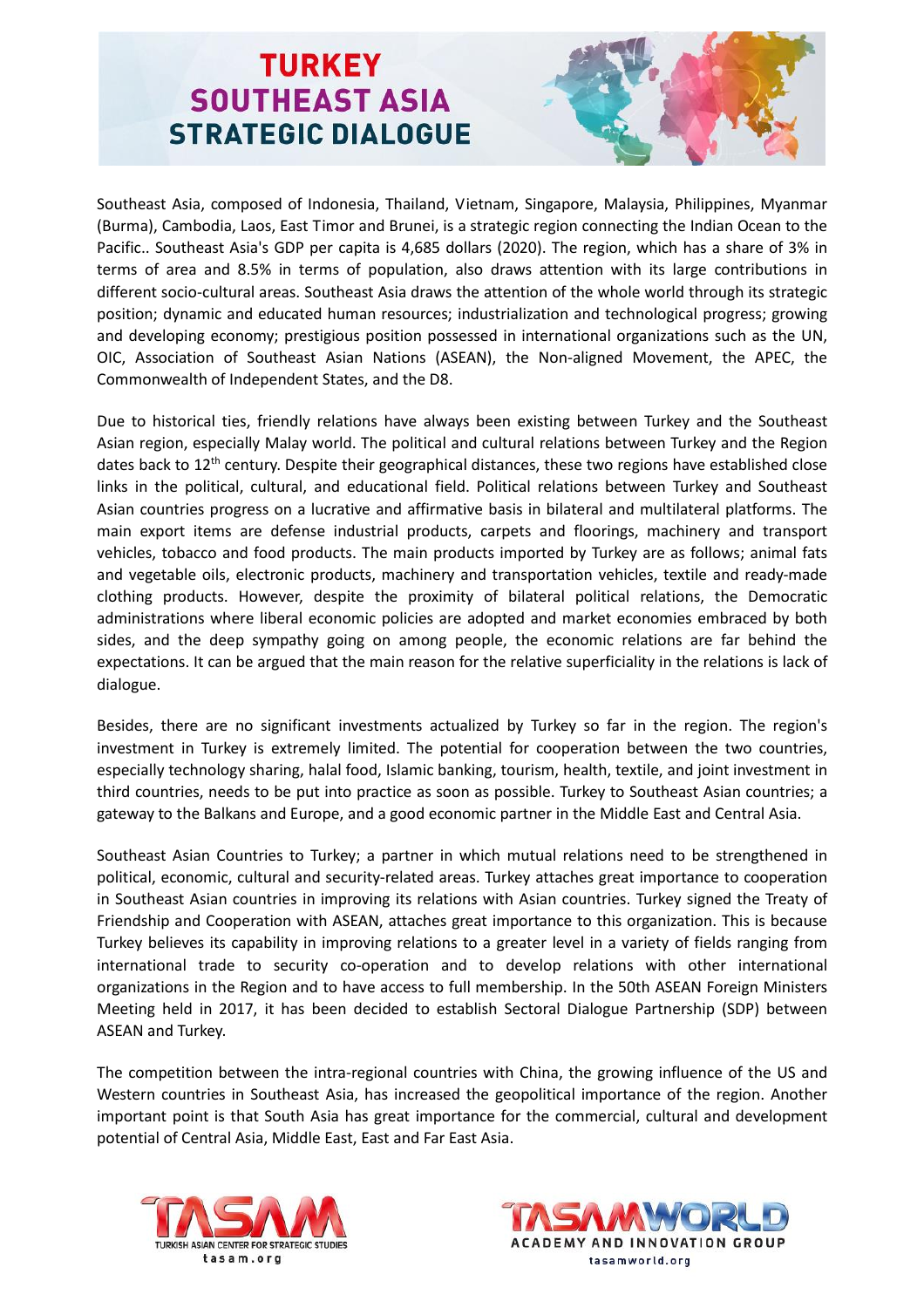

On the other hand, Turkey has strategic importance linking Europe with Asia, is a country that can play an important role in the international scene. The permanent socio-economic and cultural impacts of developed countries on underdeveloped or developing countries in the region should be reduced. These countries in the region can increase their own production, and on the basis of which they can strengthen the foundations of their own policies and alleviate the negative effects and offer a balanced solution to international forces. However, adopting the model of democracy, secularism and developmental economies with a membership to UN, OIC, World Trade Organization are among the common features of both sides.

Southeast Asian countries and Turkey in the field of tourism are known as the most attractive potential power in the world. It is important that cooperation agreements in the tourism sector and the projects that will stimulate tourism to be passed on to bring about a more appropriate and strong economic factor. The continuation of the mutual flights of Turkish Airlines and other local air routes and the increase of these flights will strengthen the role of this field. Various fairs such as tourism fairs, trade fairs, trade days etc. to be held in Southeast Asian countries and Turkey will contribute to strengthening economic cooperation. However, information sharing, mutual visits, cooperation and agreements on different production areas and sectors are also crucially needed. For example, it is important to reach agreement and cooperation between two sides in fields such as trade, economic and technical cooperation; cultural, military education and training cooperation, banking; marine; mutual encouragement and protection of investments; technical cooperation; cultural exchange program; airfreight; technical and defense industry cooperation; prevention of double taxation; military field training; technical and scientific cooperation, air transportation..

Bilateral trade agreement between Southeast Asian countries and Turkey was signed at different times. The participation of Southeast Asia in trade fairs organized in Turkey has increased considerably. Another important factor is that the emergence of the New Silk Road will surely accelerate the commercial and economic relations of both sides. South Asia is considered among the best- economies showing the best performance during the 2008 financial crises like Turkey.

Turkey has tried to win the support of the Southeast Asian countries over different international issues or disputes, mainly Cyprus. In the following periods, it will be possible to further strengthen cooperation between the two sides in political, economic, cultural and security-related fields within the context of organizations such as the UN, CICA, SAARC, ASEAN, D-8, and G20. The developments in the regions, especially the Gulf, where the energy dependencies of the parties are interdepended, should be closely followed and necessary to pay attention to these developments. The instability of the Gulf is a situation that will drag the whole world into instability and this situation does not seem very far away in the light of current developments. Therefore, these regional relations should be brought to a level of global activity that can also be effective in the region.

Turkey and Southeast Asian countries are faced with humanitarian crises. While Turkey providing assistance in the education and accommodation of Syrian refugees in adopting them to local life, Southeast Asian countries deal with crises such as Rohingya issue. Cooperation in resolving these crises, both at the regional and global level, is a matter of question. Turkey has long been working on hosting the refugees. Turkey can share this experience and also contribute to the education and safety.



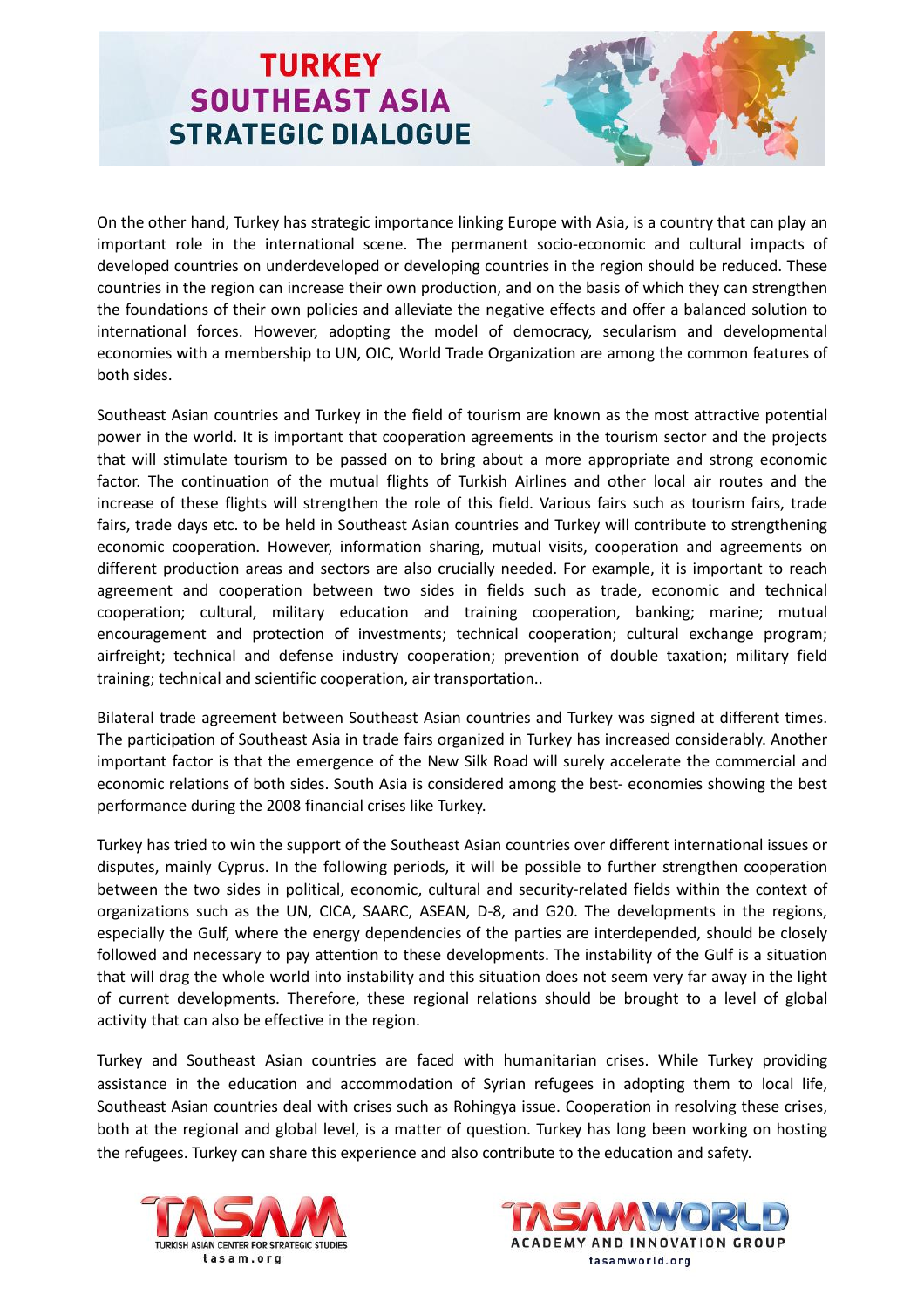

Both sides are struggling against local and terrorist organizations PKK, DHKP-C, ISIS, Al-Qaeda, Jemmah Islamiyah and so on. It has always been the case that in many respects the two sides act together from time to time and bring the matters to table to create mutual solutions in terms of combating terrorism and international relations. Urgently, each country must present its own solution principles and experiences one another, and concrete steps should be taken in cooperation with these international and local terrorist organizations.

The basic tendency of globalization, which has gained momentum with the end of the Cold War, is the development of the countries not only by themselves but through certain regional collabo-rations and cross-regional partnerships. Countries are now turning towards an open structure based on dialogue and cooperation in economic, political and cultural terms, and incompatible ones are experiencing serious instabilities. In this context, development of long-reaching strategic cooperation relations between Southeast Asia and Turkey is the spirit of this time.

**Turkey - Southeast Asia Strategic Dialogue**; aims at revealing how mutual potentials and existing collaborations can be transformed into a strategic alliance and targets to contribute to the capacity building of the strategic ground. The Strategic Dialogue aims to promote the recognition of relevant institutions and foundations, to increase the influence of civil societies, to contribute to development, to utilize the expertise in the development of resources and workplaces, to contribute to promotional activities, to explore opportunities for academic cooperation and to develop a strategic approach to ensure that all these studies are evaluated in integrity.

#### **Main Theme**

**Thinking Diplomacy: New World New Horizons**

#### **Sub-Themes**

**New Balances New Economy Economic Relations: Opportunities and Challenges Regional Peacebuilding Efforts: Turkey - Southeast Asian Countries Turkey-EU Relations and the Southeast Asian Countries Technological, Academic and Cultural Cooperation Middle East, Africa, Southeast Asian Countries Bilateral and Multilateral Cooperation Energy, Geopolitics and Security Cooperation Relations with US, China and New Partners**



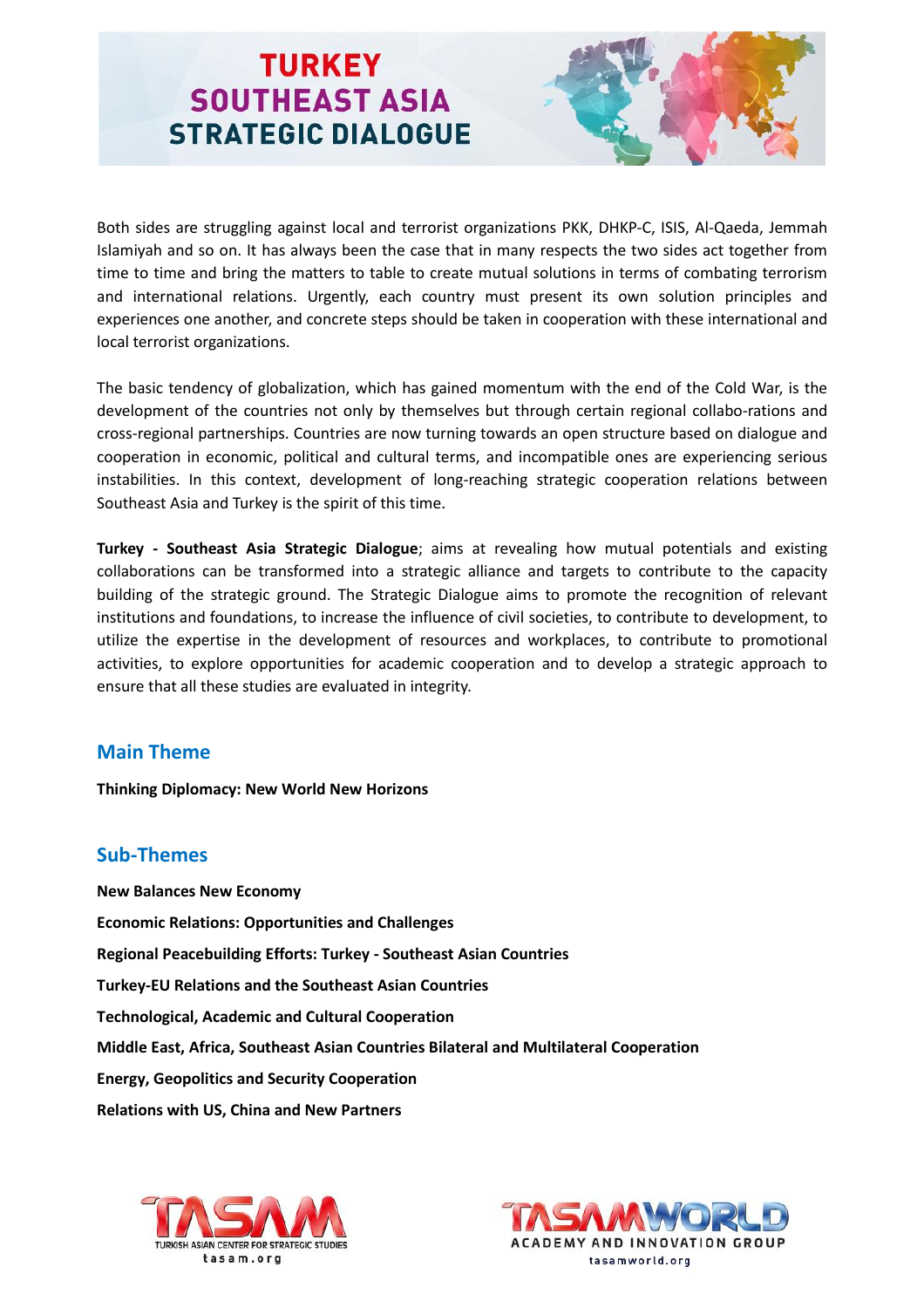

#### **Basic Sectors**

**Public Diplomacy, Education and Language Culture and Tourism Construction, Contracting and Infrastructure Health and Health Tourism Energy, Petrochemicals and Investments Logistics, Transportation and Communication Banking and finance Economy and Trade Media and Communication Science and technology Brand Cities and Environment Defense and Space Industry**

#### **STUDIES AND ACTIVITIES** (DRAFT)

#### **Method**

Inductive Reasoning, Participation and Economic Deepening

**Turkey – Southeast Asia Committee of Wise Persons Meetings Workshop**

**Building Capacity and Ecosystem Inventory**

**Preparation of Research Projects and their Reports**

**Development of Pro-active Policy Recommendations**

**Round-Table Meetings/Workshops**

**Multilateral Workshops/Studies**

**Sector Workshops/Activities**